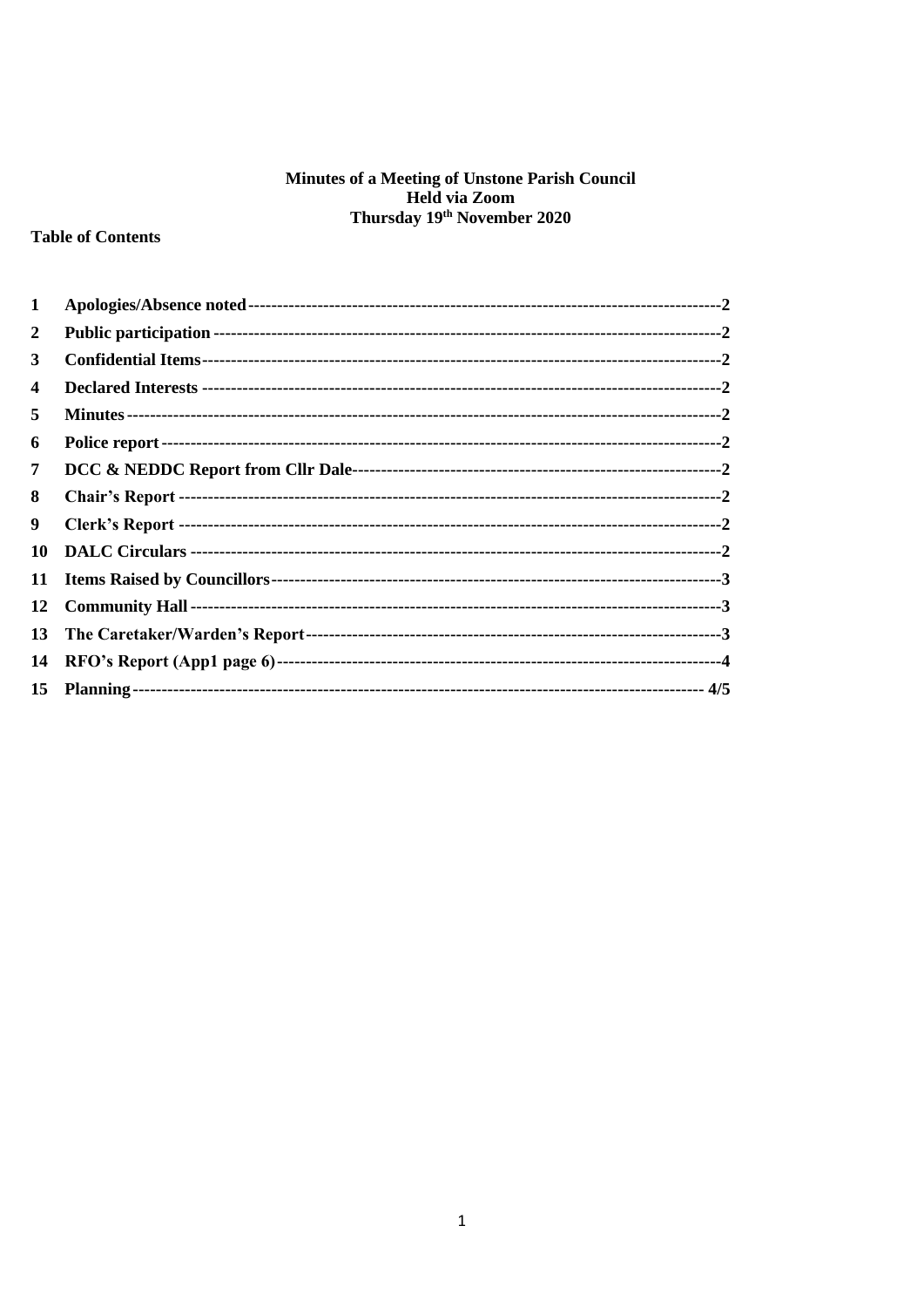## **Minutes of a Meeting of Unstone Parish Council Held at via Zoom Thursday 19th November 2020**

**Present:** Cllrs: Cllrs S Hopkinson (Chair, J Hill, A Land, M Lilleyman, K Perkins T Rogers, R Smith & V Tebbs **In attendance:** J Clayton (Clerk) E Smith (RFO) and M Brown (Caretaker/Warden).

## 112/20 **Apologies -** were received from Cllr A Dale (NEDDC & DCC)

- 113/20 **Public participation**. The Chair noted no members of the public were present.
- 114/20 **Confidential items –**the HR item would be heard with no members of public present.
- 115/20 **Declared Interests** No declarations were made.
- 116/20 **Minutes** of the UPC meeting on Thursday 15<sup>th</sup> October 2020 were accepted by all and signed by the Chair. RESOLVED

#### 117/20 **Police report:**

- .1 Crime figures for December 2020; Assault – 3, Burglary Non -residential - 1, Burglary Dwelling – 1, other - 1
- .2 The Police acknowledged the hard work of the speed watch group in Unstone, its one of the most accurate and active groups in county.
- .3 PCSO Flowers is aware of incidents of ASB in the village but these are not being reported to the police but appear on social media, the public are urged to report incidents directly to the police for attention.
- .4 A competition is being held in the local school and the children have been asked to design a road safety poster. Cllr Dale is sourcing funding via NEDDC. The Caretaker/Warden has agreed to put the winning posters up around the area. The Clerk will inform DCC of the locations. RESOLVED TO NOTE
- 118/20 **DCC & NEDDC -** Cllr Dale was not present
- 119/20 **Chair's Report** nothing to report**.**

#### 120/20 **Clerk's Report**

The Clerk reported:

- .1 The NEDDC Dog Management Public Space Protection order has come into force in North East Derbyshire. The four parks managed by UPC are included in the legislation. Owners should clean up after their dog, keep dogs on a lead in public areas, no dogs are allowed in the play areas and one person cannot walk more than 6 dogs at one time. Signage has been put up and information has been put on facebook and the UPC website. RESOLVED
- .2 Vistry the developer of the housing project at the old boat works are keen to make a contribution to local parks for the benefit of local children and will provide an update for the January meeting. RESOLVED TO NOTE
- .3 Unadopted Road Apperknowle – feedback form DCC indicates the road would have to adhere to their stringent criteria in terms of construction, drainage, footpaths, lighting provision and tree root protection. Cllrs therefore agreed not to pursue this course of action. RESOLVED
- .4 Road closure at Town End Apperknowle  $1<sup>st</sup> - 5<sup>th</sup>$  February 2021 for gas works. RESOLVED TO NOTE
- .5 SYHA Housing are canvassing all residents housing needs, Cllrs asked that the wording of the cover letter be amended to clarify that UPC are aware of the work. RESOLVED
- .6 NEDDC Community Action Grants are offering £500 grant funding for projects taking place in the area that support NEDDC's Council Plan. Closing date for applications is  $31<sup>st</sup>$  December 2020. RESOLVED
- 121/20 It was noted that DALC newsletters and all relevant correspondence had been circulated, copies were available from the Clerk. RESOLVED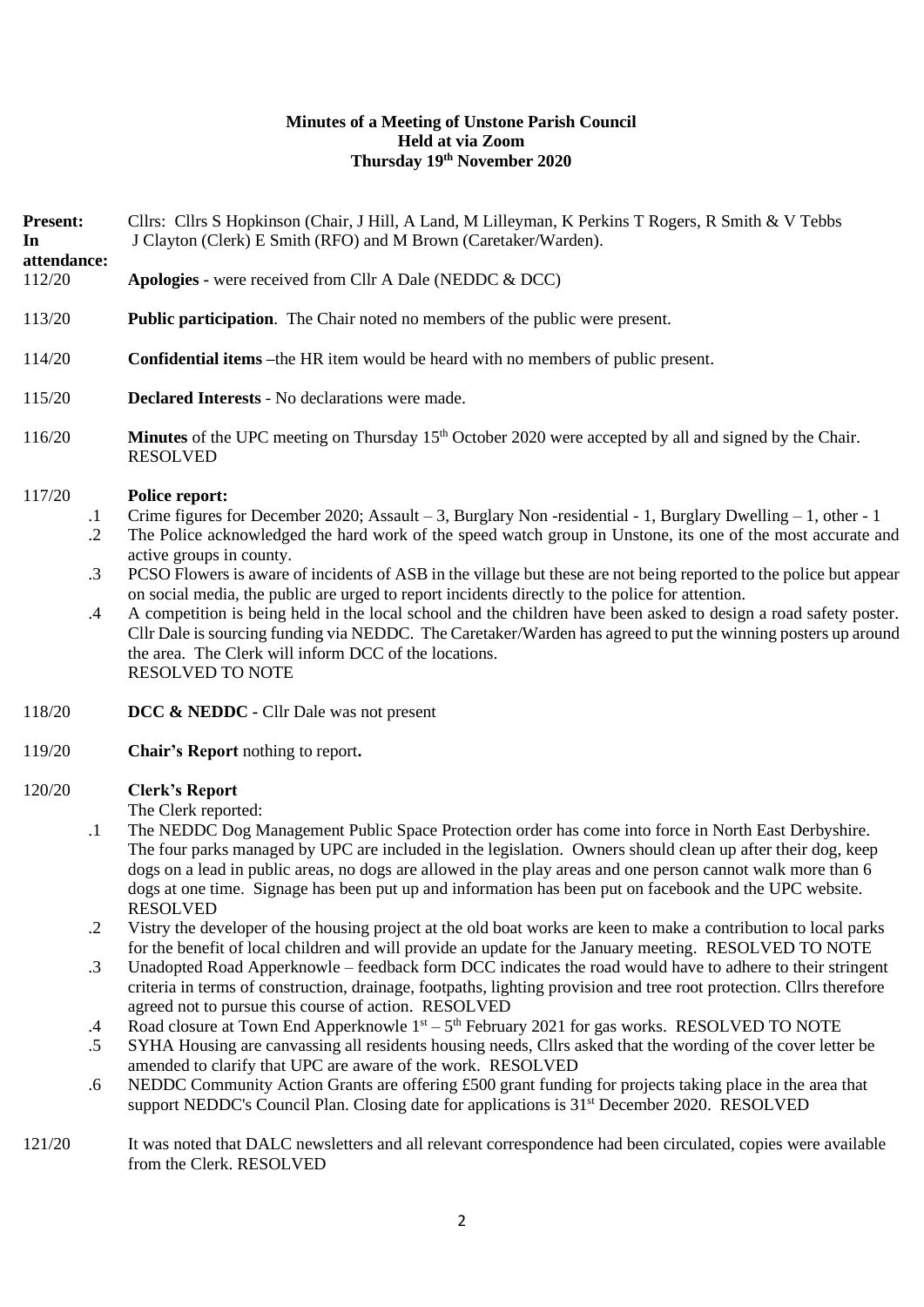## 122/20 **Items Raised by Councillors.**

- .1 UPC Councillor Vacancy. The Clerk reported that the NEDDC Monitoring Officer had advised that Unstone Parish Council have no alternative but to declare Cllr Elliot's position vacant, as he has not attended a meeting or undertaken any parish council business since February 2020 a six-month period after the approved two-month dispensation period. The post will be advertised and an update would be given a the January meeting. RESOLVED
- .2 Independent Playground Assessment had been carried out in September 2020. Cllrs agreed that remedial action was required for the following areas:

Sharman – fence

Brierley – turnstile one stud on foot hold, trim trail wobble plank, top log on overhead rings.

Whittington Lane Park – wet pour flooring, seat repair

The Caretaker/Warden will report when works are completed and request assistance where necessary. RESOLVED

- .3 Local Plan Consultation Cllrs agreed that Cllr Dale should draft a reply and bring it to the next meeting. RESOLVED
- .4 DCC had highlighted that Venue Hire/Wifi arrangements for publicly owned venues and resources ensure they do not provide a platform for extremists and are not used to disseminate extremist views. Cllrs asked the Clerk to look into adding a clause to the booking form and ensure the Wifi arrangements are secure. RESOLVED
- .5 NEDDC have requested to use Community Hall for polling on 6th May. Cllrs agreed this at a cost of £250, with the caveat that any additional cleaning costs required are will be the responsibility of NEDCC. A risk assessment and outbreak management plan would also be required form NEDDC. RESOLVED Cllr Rogers reported that he was happy to see that works had commenced at the Fleur De Llys and also at Peak. RESOLVED TO NOTE
- .6 HR Confidential Staff Appraisals will commence for all staff this month. Cllr Dale and Rogers will undertake the appraisal for the Clerk. DALC training notes and template will be circulated. RESOLVED.

#### 123/20 **Community Hall**

The Caretaker/Warden reported:

- .1 Electrician was called to replace a faulty emergency light rocker switch.
- .2 New floor machine has arrived and has been used with excellent results
- .3 Wall boxes have been planted with plants for Winter/Spring
- .4 Re painting the hall is planned for December. Paint from Crown trade centre is approx. £60 per tin, approx. 3 tins will be required. All Cllrs agreed this expenditure. RESOLVED

#### 124/20 **Caretaker/Warden**

The Caretaker/Warden reported:

- .1 Routine checks carried out on bins, grit bins, dog bins and bus stops etc around parish
- .2 Routine grass cutting, weed control etc completed for 2020 season.
- .3 Routine playground inspections and litter picks completed.
- .4 Routine clearing of leaves etc at playgrounds, war memorial.
- .5 The two flower beds at Unstone Green and Apperknowle have been filled with winter/spring plants from New Leaf Garden centre.
- .6 Delivery of new brush cutter from Broadfield mower is still awaited.
- .7 New swings for Sharman have just arrived installation planned for near future.
- .8 Paving and new bench at War Memorial has now been completed. I will be looking at reseeding the grass area in March/April next year.
- .9 Bench repainting is ongoing
- .10 Reported fly tipping of a fridge and a wooden crate/pallet on Whittington Lane, Unstone to NEDDC.
- .11 Slight repair carried out on bench at Summerley.
- .12 Yorkshire water wish to carry out maintenance work on the pipeline inspection tower in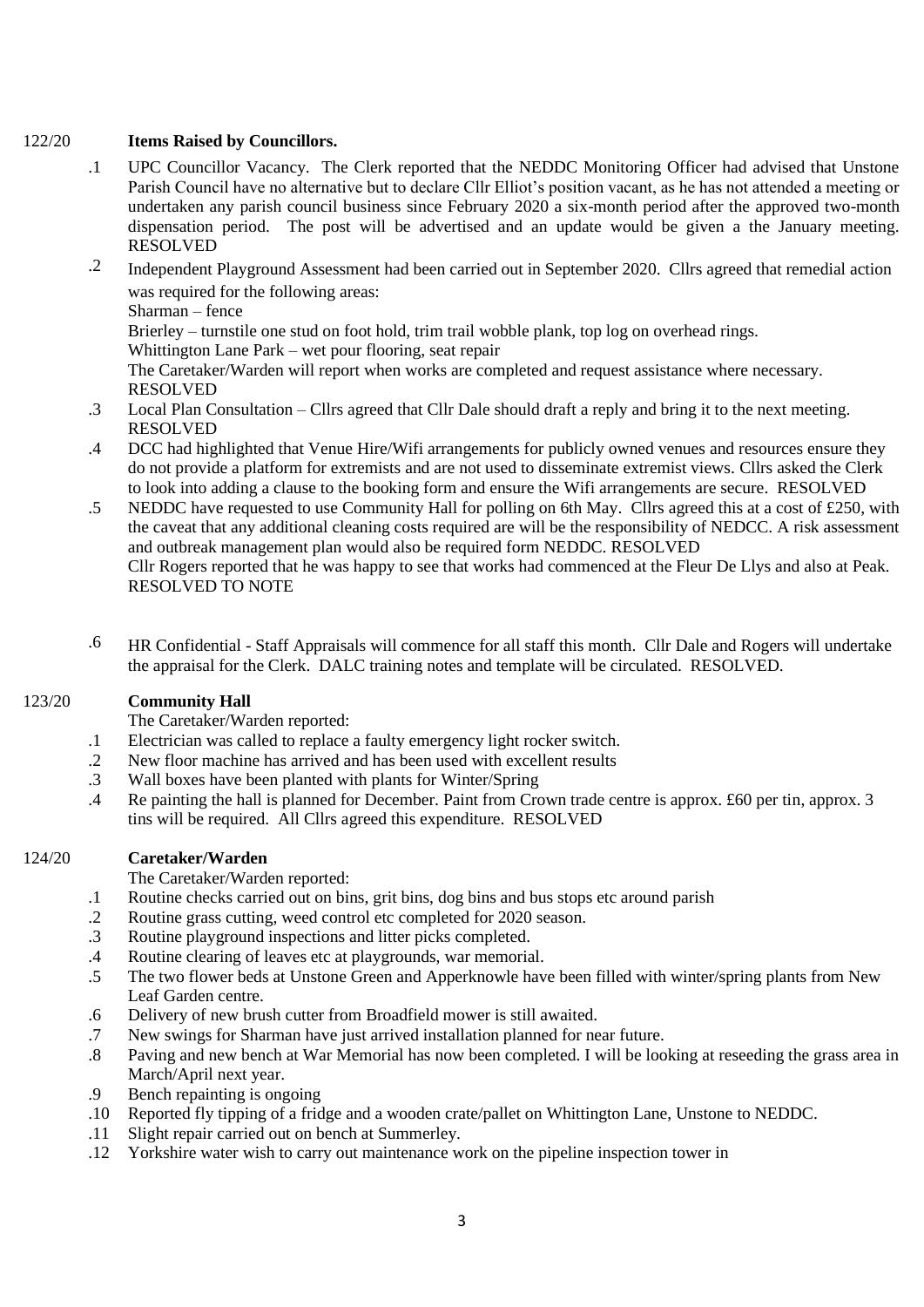Whittington play area – Yorkshire Water wish to access their pipeline for maintenance, Cllrs asked if the access

- .14 arrangement could be formalised to ensure an adequate notice period to ensure the area is closed off and reiterate that any damage to the grassed will need repairing. The Clerk will write to Yorkshire Water. RESOLVED
- 15 The van has been repaired after the accident on Whittington Lane/Unstone Road. The matter is still in the hands of the insurers.
- .16 The UPC van has it's first MOT and a service at the end of November.
- .17 The notice board refurbishment at Unstone Green and Apperknowle is ongoing. RESOLVED TO NOTE

### .1 **RFO's Report**

125/20

- $\mathcal{Z}$ The RFO's report had been circulated and was approved. RESOLVED The Cheque /BAC's request for November 2020 - £13,231.11 was unanimously approved along with the current
- .3 income sheet and bank reconciliation (App 1). RESOLVED The RFO reported that the Budget/Precept was projected to rise by 17% for the next fiscal year, due to the urgent repair to the unadopted road at Apperknowle. Cllrs did not offer any suggestions for amendment and the precept was approved for £80k. RESOLVED

## 126/20 **Planning Applications**

- .1 20/00927/LDC | The provision of a twin unit mobile home (not operational development) within the garden of the residential property for use as additional accommodation by one household (not a material change of use) | Bridge House Chesterfield Road Unstone Dronfield S18 4AF
- .2 .3 20/00917/FLH | Single storey extension to detached dwelling | Ouzlebank Farm Highgate Lane Dronfield S18 1UB
- .4 20/01002/DISCON | Application to discharge conditions 9 (bat mitigation), 10 (gas risk assessment) and 11 (package treatment plant details) of planning approval 19/01223/FL | The Farm Back Road Apperknowle
	- Dronfield
- .5 20/01048/AMEND | Non material amendment to planning application 19/00982/FL to change the windows from white UPVC to Grey UPVC | 1 Barrack Road Apperknowle Dronfield S18 4AU
- .6 20/01033/FL Proposal: Application to vary condition 2 (Approved Drawings) of 19/00113/FL Address: Fleur De Lys Hotel Main Road Unstone Dronfield
- .7 20/01013/FL Proposal: Change of use of amenity land to parking spaces at various locations in Apperknowle Address: Sharman Close Apperknowle
- .8 20/00965/FL Proposal: Conversion of barn to form dwelling (private drainage system) Address: Ramshaw Farm Windmill Lane Hundall Apperknowle Applicant: Mr Pearson and Ms Fisher 20/01036/OL Proposal: Outline application with all matters reserved for 1no dwelling at the rear of the property Address: 216 Sheffield Road Unstone Dronfield S18 4DB Applicant: Mr Evans
- 127/20 No objections were raised regarding the above Planning Applications. RESOLVED

## 128/20 **Planning Decisions**

- .1 20/00670/FL | Application for Agricultural building and a hard standing area (Amended Title) | Land East Of Unstone House And Railway Line Whittington Lane Unstone Conditionally Approved 22 October 2020
- .2 20/00688/TPO | Application for the pruning of 1no Oak tree and felling of 3 further trees covered by NEDDC Tree Preservation Order No 253 area W1 | Woodland 100 Metres West Of Parkgate Farm Parkgate Lane Nether Handley Conditionally Approved 1 October 2020
- .3 20/00708/TPO | Application to prune two lowest limbs of 1 no Ash Tree covered by NEDDC TPO 253 (W1) (amended title) | Woodland 100 Metres West Of Parkgate Farm Parkgate Lane Nether Handley Conditionally Approved 28 September 2020
- .4 20/00635/FL | Conversion of barn into 1 dwelling with single storey side extension, new access and parking (Conservation Area/Affecting Setting of a Listed Building) (Affecting of Public Right of Way) (Private Drainage System) (Amended Plans) (Amended Title) | Summerley Farm Summerley Lower Road Apperknowle Dronfield S18 4BB Conditionally Approved 14 October 2020
- .5 20/00732/FLH | Proposed replacement of existing single-storey rear extension with a single and two-storey rear extension forming new enlarged kitchen/living room at ground floor and an additional bedroom and office at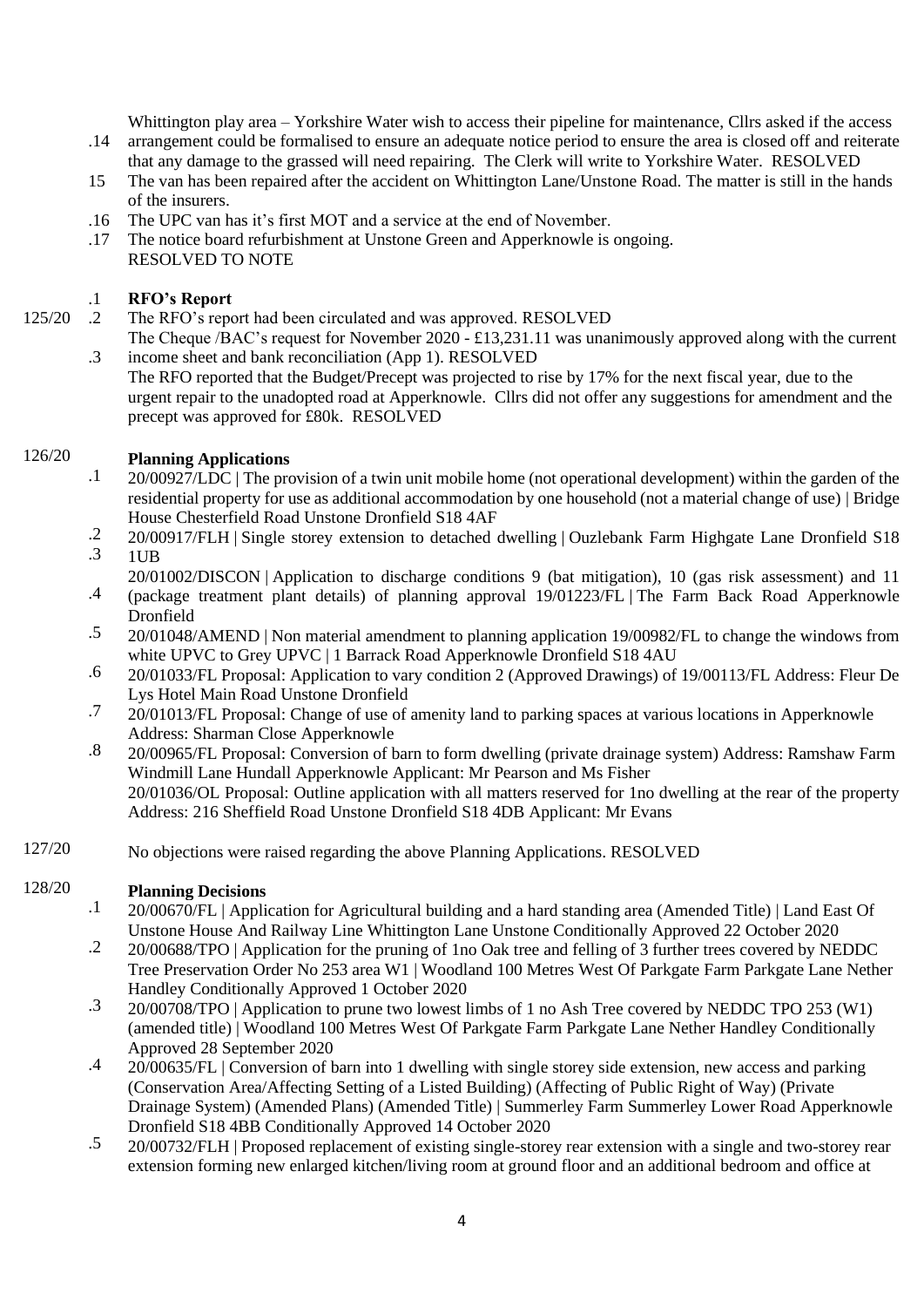first floor (Revised Scheme of 17/01307/FLH) (Amended Plan) | School House Crow Lane Unstone Dronfield S18 4AL Conditionally Approved 13 October 2020

- .6 20/00770/TPO | Application to reduce crown of Ash tree protected by NEDDC Tree Preservation Order number 253 (W1) | Woodland 100 Metres West of Parkgate Farm Parkgate Lane Nether Handley Conditionally Approved 13 October 2020
- 129/20 The above applications were noted. RESOLVED

130/20 **Planning Appeal -** TOWN AND COUNTRY PLANNING ACT 1990 (AS AMENDED) - PLANNING APPEAL AGAINST REFUSAL OF A HOUSEHOLDER APPLICATION Appeal By: Mr Robert Gray Site at: Haydene Lightwood Lane Middle Handley Sheffield. Proposal: Construction of a two-storey side extension with car port utilising attic space, a single storey rear extension, a detached garage and a glasshouse Start Date: 04.11.2020. RESOLVED To note UPC made no comment on the original application.

> The next meeting was confirmed at 7pm on Thursday 21<sup>st</sup> January 2021 The meeting closed at 8.35pm Page of 5 of 5 Chair's signature………………………………………………………………21st January 2021